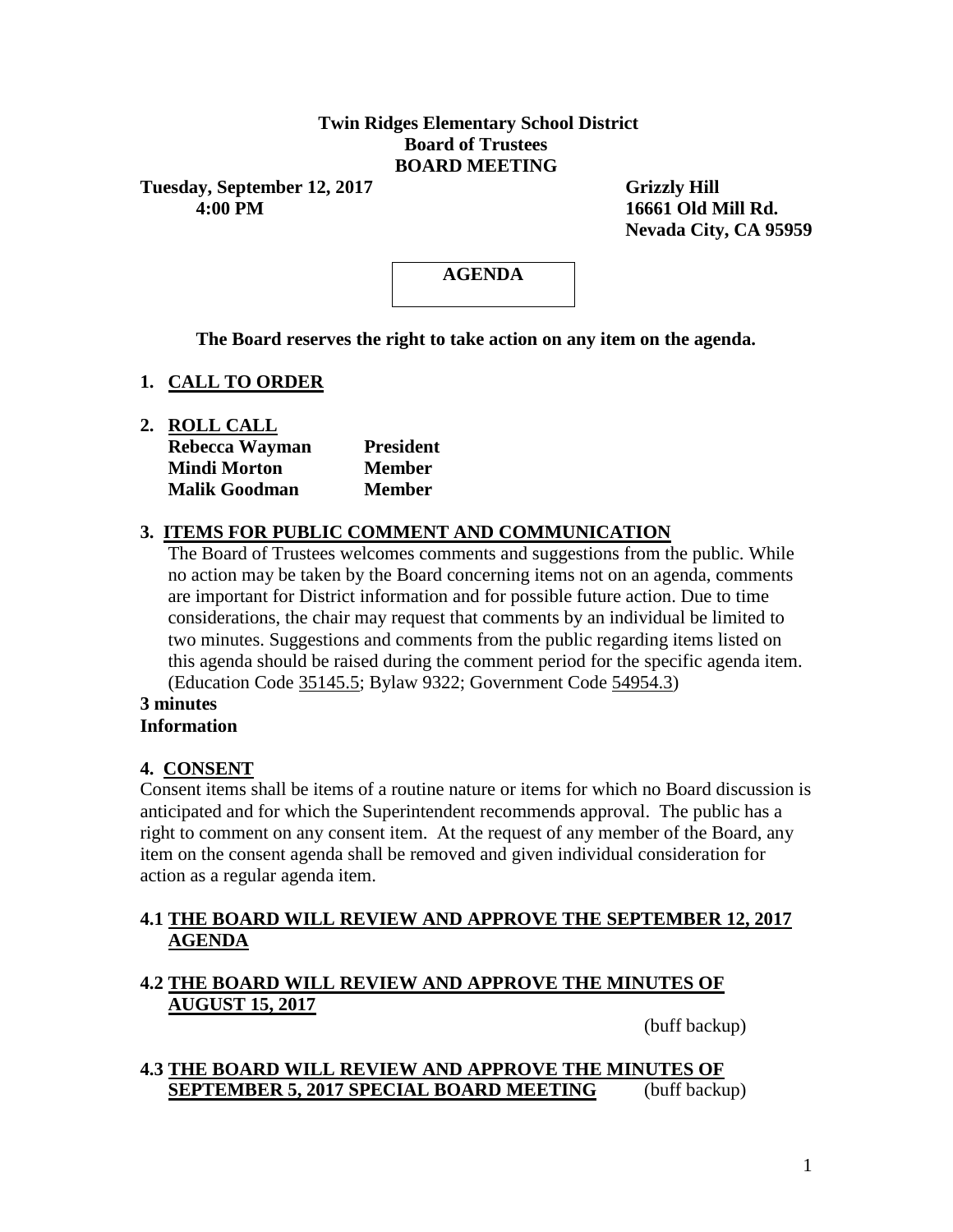# **4.4 APPROVE WARRANTS**

# **5. RECOGNITION OF SERVICE BY MARY TOSCANI**

#### **3 minutes Information**

## **6. RECOGNITION OF SERVICE BY RALPH HENSON 3 minutes Information**

## **7. RECOGNITION OF SERVICE BY STEFANIE FREYDONT 3 minutes Information**

## **8. INTERVIEW BOARD CANDIDATES 10 minutes**

# **9. APPOINTMENT OF BOARD CANDIDATES**

**5 minutes** 

**Action**

## **10. TEACHERS REPORT**

# **5 minutes**

# **Information**

a. Washington School Enrollment

| Grade           | $-$<br>n |            |          |  |          |  | $T_{\rm{c}}$<br>''otar |
|-----------------|----------|------------|----------|--|----------|--|------------------------|
| <b>Students</b> |          | - 1<br>. . | --<br>._ |  | -<br>. . |  |                        |

b. Grizzly Hill School Enrollment

| Grade           | TK/K         |  |  |       |  | $\mathbf{r}$<br>`otal |
|-----------------|--------------|--|--|-------|--|-----------------------|
| <b>Students</b> | $\sim$<br>ΙV |  |  | . . J |  |                       |

# **11. NEED DECLARATION CERTIFYING THAT THERE IS AN INSUFFICIENT NUMBER OF CERTIFICATED PERSONNEL**

# **5 minutes**

**Action** (pink backup)

# **12. GANN RESOLUTION NO. 18-05**

 The Gann Limit Calculation is the legal restriction for spending adjusted by inflation and ADA changes from the prior year compared to current year actual expenditures. This restriction is a component of the State's legal restricted spending limit according

to Prop. 4, also known as the "Gann Limit." This is an annual Board action.

The superintendent recommends approval. (salmon backup) **5 minutes**

# **Action**